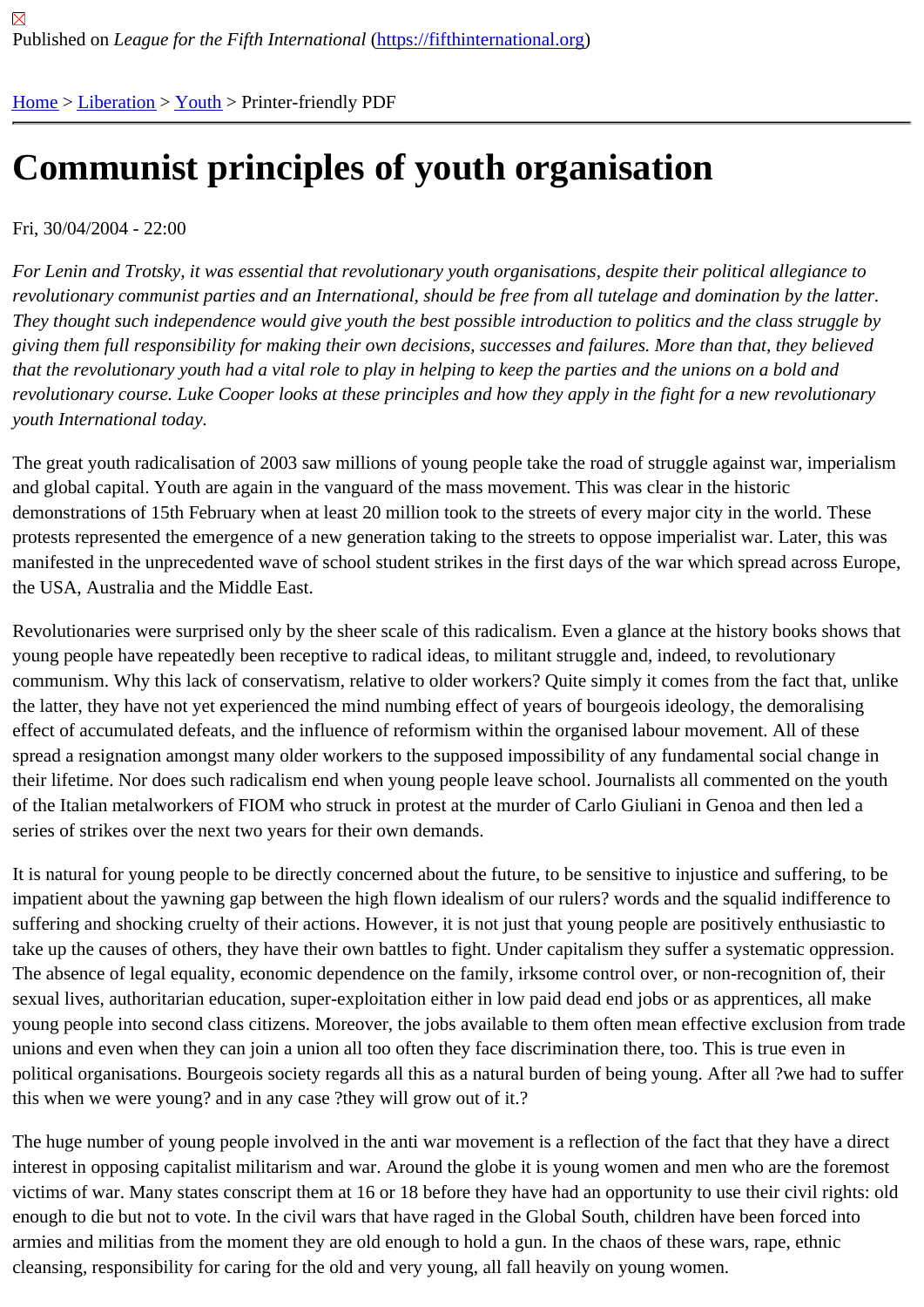Young people around the world have plenty to fight back against and they are doing so in increasing numbers and with greater radicalism. These struggles are not just good for young people themselves they can play a regenerative role for the older generation who suffered serious defeats, encouraging them back into struggle and renewing their faith in the power of working class action to change the world.

### **The revolutionary youth organisation**

The specific circumstances in which young people live, study, and work for many create barriers to recruitment into a revolutionary party. Special forms of agitation and methods of organising are therefore required if the revolutionary organisation is not to become ever older and less capable of relating to the concerns and lives of youth. For this reason, in the past, the revolutionary workers? movement developed specific forms of publication and activities aimed at young people. It also developed special youth organisations and movements. The revolutionary wing of the movement conceived of these not as carbon copies of the party for young people, still less as strictly subordinate bodies, but as distinct organisations. They were to be organisationally independent of the party, whilst the young cadres of the revolutionary party inside them would fight to win them to political solidarity with revolutionary parties and international organisations. This independent form of organisation aimed to bring youth into struggle, connecting them closely to the party, but enabling them to learn from their own experience independently of the adults.

The political theory behind organisational independence was developed by the Bolsheviks in the early 20th century. Historically, the Bolsheviks themselves had a very youthful age profile. In 1907, 60 per cent of the Bolsheviks were under 25 and a fifth of them were teenagers, while only one third of their rivals, the Mensheviks, were under 25 years old and 5 per cent of them teenagers. The Mensheviks always complained of this in a totally patronising way. The Bolsheviks were just immature youngsters, they said.

Defending his party against the charge that the Bolsheviks had no experienced cadres in their ranks, Lenin quoted Frederick Engels: ?Is it not natural that youth should predominate in our party, the revolutionary party? We are the party of the future and the future belongs to the youth. We are the party of innovators, and it is always the youth that most eagerly follows the innovators. We are a party that is waging a self-sacrificing struggle against the old rottenness, and youth is always the first to undertake a self-sacrificing struggle.? 1

Indeed, it was the youthful make up of the Bolsheviks that made them bold, self-sacrificing, able to resist the huge pressure of bourgeois patriotism when the First World War broke out. It was this young party that made the October Revolution. It was young people right across Europe, who launched the struggle against the traitors in the Second International when they broke all their pre-war pledges and supported the imperialist war. In 1915 and 1916, the majority of the pre-war Socialist Youth International overthrew its patriotic leadership and joined the movement against the war and for a new International. Lenin and the Bolsheviks defended and encouraged this revolt. In fact, the revolt against opportunism had begun before the war within the youth organisations attached to the Second International. In Belgium, Germany, Italy and France, young revolutionaries fought for the independence of the youth leagues against the bureaucratic party and trade union leaders. These leaders hated the independence and radicalism of the youth organisations and did everything in their power to subordinate them to strict party control. Lenin sided with the young rebels against the old bureaucrats.

He observed in 1916: ?The middle aged and the aged often do not know how to approach the youth, for the youth must of necessity advance to socialism in a different way, by other paths, in other forms, in other circumstances than their fathers. Incidentally, that is why we must favour organisational independence of the Youth League, not only because the opportunists fear such independence, but because of the very nature of the case. For, unless they have complete independence, the youth will be unable either to train good socialists from their midst or prepare themselves to lead socialism forward.? 2

Thus organisational independence was, for the Bolsheviks, a principle that applied not only to the youth sections of reformist parities but also to the new parties of communists that had to be created. They not only upheld the right of the Youth Leagues of the Second International to independence from the control of the centrist, reformist and social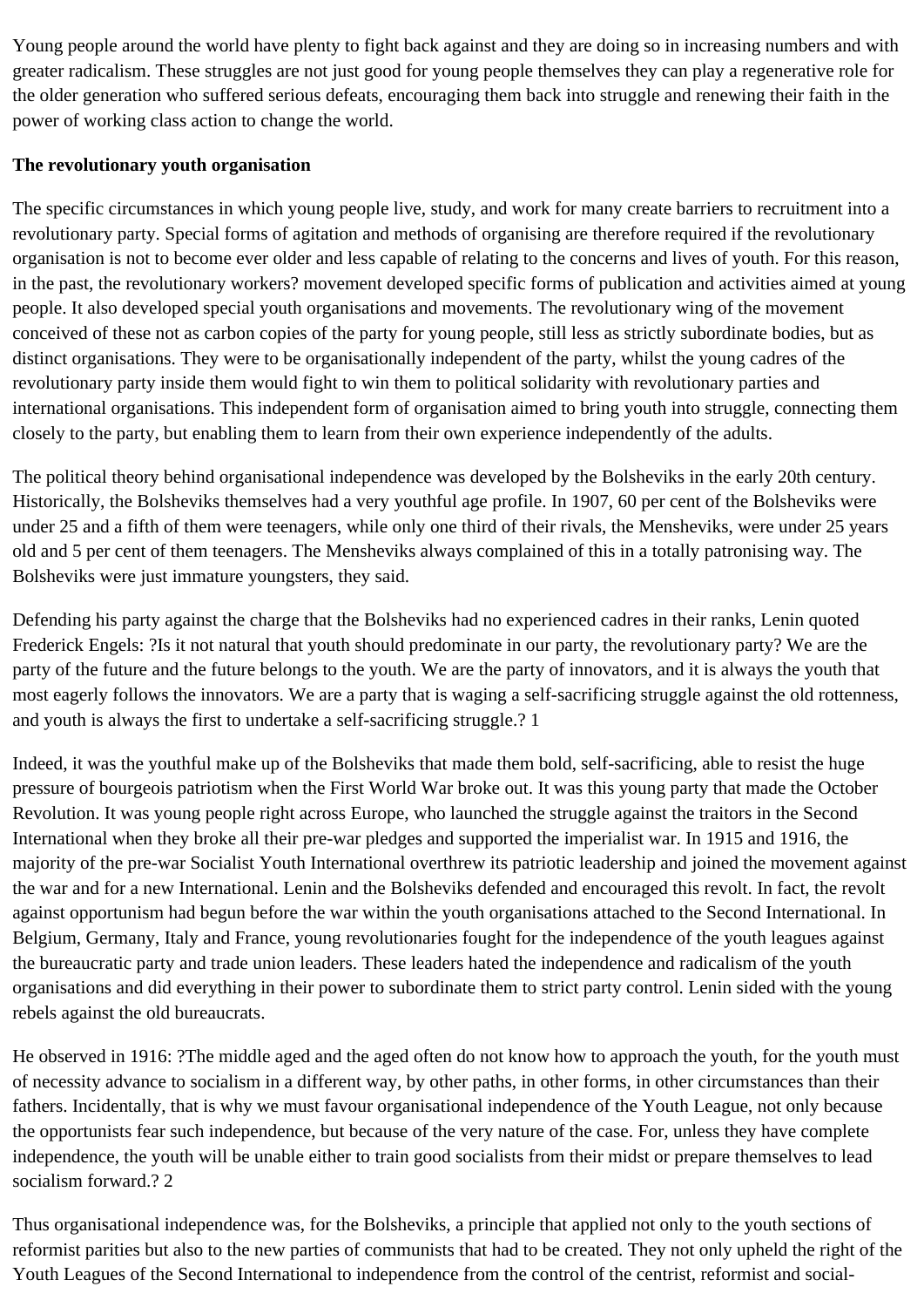patriotic International Bureau but advocated it for the new International they were seeking to found. Thus, when the Third (Communist) International was founded, it also held that, even where youth organisations had voluntarily decided to affiliate to the Communist Parties, to participate in their political discussions, to be represented in their structures and recognise the authority of the party?s decisions for the communist movement as a whole, this ?in no way implies loss of the organisational independence which is so essential for political education.? 3

That is to say the youth organisations had themselves made the decision to accept the party leadership. If they did not accept these decisions, then they had the right to formally break their link. It was not until the bureaucratic ?Bolshevisation? drive was initiated by the Fifth Congress of the Comintern in 1924 that this independence was removed, with disastrous consequences for the revolutionary education of the young communists and for the International.

Distinct from the question of organisational independence is the issue of whether the youth organisation should formally adhere to, and be directly bound by, the political decisions of the revolutionary party. This must be judged in the context of the specific historical development of the revolutionary movement in a given country. The Communist International first considered this question in August 1920, at its second congress. It did so faced with a situation in which mass proletarian youth organisations had broken with the social democratic and centrist parties, had taken the road of struggle against the First Imperialist war and against the social traitors, and were now rallying to the defence of the Russian Revolution.

A meeting of delegates who constituted themselves a new Communist Youth International took place alongside the congress. Special Theses on the Youth Movement were then adopted by the Executive Committee of the Communist International at a joint meeting with youth representatives. These explained the appropriate relations between the youth organisation and the revolutionary party, nationally and internationally. The theses again insisted on the organisational independence of the youth movements in the most unambiguous terms:

?The entire history of the proletarian youth movement in every country shows that only independent, that is selfgoverning, youth organisations develop bold and determined revolutionary fighters and astute organisers of the proletarian revolution and soviet power ... By contrast, the social patriots? exercise of tutelage over the youth results in an opportunist, petty bourgeois development.?4

The theses then went on to deal with the issue of political independence. They explained that in countries in which the working class had not yet established a strong revolutionary party and ?where the formation of Communist parties is still in flux and the youth organisations are just breaking away from the social patriotic and centrist parties, our main slogan is that of the absolute political independence of the youth movement. Under such conditions this slogan is objectively revolutionary!?

The Bolsheviks recognised that, in the absence of a substantial revolutionary party, the youth could, and usually did, play a vanguard role in rallying opposition to war and the apparatuses of treason. The absolute independence and freedom of action of the revolutionary and anti-imperialist youth was, therefore, paramount for the development of a strong revolutionary movement unencumbered by the stranglehold of the reformist and centrist organisations. In short, the political independence of the youth movement allowed revolutionary elements within it to promote their views and campaign for leadership of the youth. More than this, they could be, along with splits from the reformist organisations, a major force for creating a new revolutionary communist party.

However, at this time, in certain countries, the working class movement had already succeeded in forming strong revolutionary communist parties. This was achieved through the efforts of the anti-imperialist left wing of the socialdemocracy, the influence of the Communist International, the attraction of the Russian Revolution and the efforts of the youth themselves. In such advantageous conditions, the vanguard role in organising the struggle of the working class for power fell not to the youth but to a vanguard workers? party. Thus the Theses went on: ?the slogan of absolute independence is wrong, however, in countries where there are already strong Communist parties, and where this slogan is used by the social patriots and the centrists against the Communist youth and to mislead the youth. There, the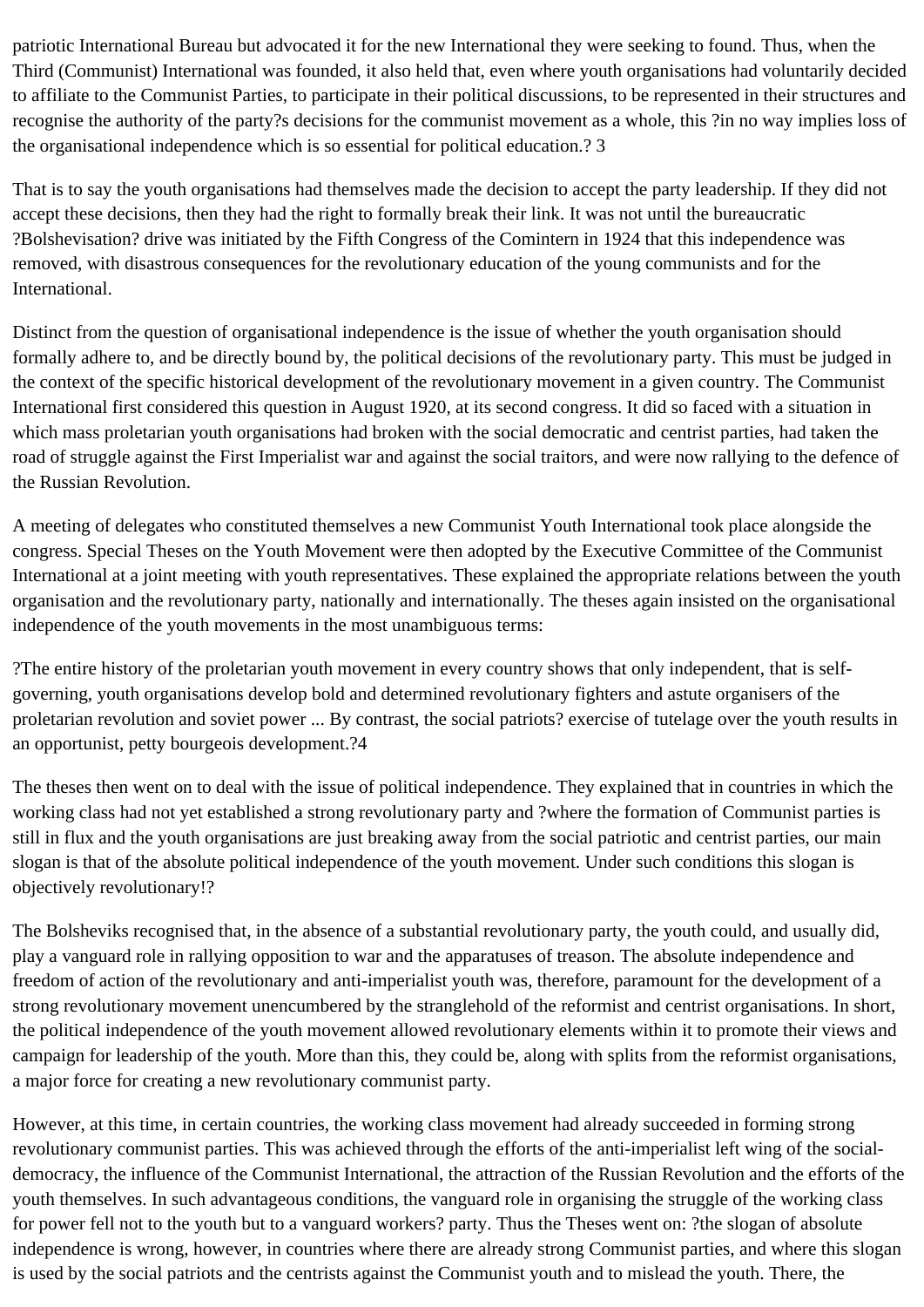Communist youth organisations based themselves on the programme of the Communist Party.? 5

Was this an example of double standards or cynicism? Not in the least. In the first place, as we have seen above, the Comintern insisted on the continued organisational independence of the youth in every country. Secondly, the Comintern vehemently rejected all ?tutelage? of the youth, any domineering and patronising approach which would reproduce between the party and youth organisation the master and pupil relationship typical of the bourgeois school, the workshop and the family. Thirdly, in contrast to the reformist and centrist parties, the youth were to participate as equals in the internal democratic decision making processes of the party itself. Fourthly, in all circumstances, this type of adherence of the organisationally independent youth movement to the party was to be a product of the voluntary decision of the youth themselves, through their being won freely and democratically to the programme and project of the Party, and not through the exercise of commands or controls:

?In all countries where old and active Communist parties existed, a strong relationship between the Communist Party and the Communist youth organisation was established. The form this took was that the Communist youth organisation adopted the programme of the Communist Party and functioned in the framework of its political positions. At the same time, in these cases, the youth (1) had their own centralised organisation; (2) decided for themselves how to carry out their organisational, agitational and propaganda activities; (3) decided the place and the forms of their participation in political struggle; and (4) discussed the main political questions. All youth organisations must arrive at this relationship with the Communist Party, not through compulsion by the party, but by being convinced and making their own free decision.?

The theses also established that the Communist Youth International, which united all communist youth organisations, should be part of the Communist International. The CYI and its national groups were to ?take part in the congresses of the Communist International. The executive committees of the Communist International and the Youth International would exchange representatives with decisive votes.?

The aim of the CYI was ?the centralised leadership of the Communist youth movement, support of the national Communist youth groups, the formation of Communist youth groups where none yet exist, and international agitation around the ideas of communism and the youth movement.?

As a fully participating ?part of the Communist International? with full rights, the CYI ?as such ...subordinates itself to the decisions of the congresses of the Communist International and the political directives of its Executive Committee?. Nevertheless, it ?carries out independently its work of leading, organising, strengthening, and broadening the youth international.?

## **Relation of the youth organisation to revolutionary groups today**

Is political independence appropriate only for left-moving youth linked to reformist/centrist parties? Is political dependence always the correct relationship for a youth organisation linked to a revolutionary group, whatever its size or the stage of its development towards being a real party of the workers? vanguard? To say yes to these propositions would be schematic and false.

Leon Trotsky in 1938 advised the SWP (US Section of the Fourth International) a cadre organisation with good worker militants but by no means yet a mass organisation, that, at the early stage of the development of a revolutionary youth group, a flexible approach should be adopted. His words echoed those of Lenin in 1916:

? . . . if we approach the young comrades with a general conception such as this: ?Boys and girls, you acted very well against the Socialist Party because it was a bad party; but we are a good party. Don?t forget it. You must not oppose us.? How can you convince them with such a general conception? It is very dangerous. ?You believe it is a good party, but we don?t believe it!?. ?Yes, we are against vanguardism insofar as it is directed against us.? Then they will answer, ?You are bureaucrats, no more, no less.? It is very dangerous. Theoretically, it is correct, like the question of discipline. Iron discipline, steel discipline, is absolutely necessary, but if the apparatus of the young party begins by demanding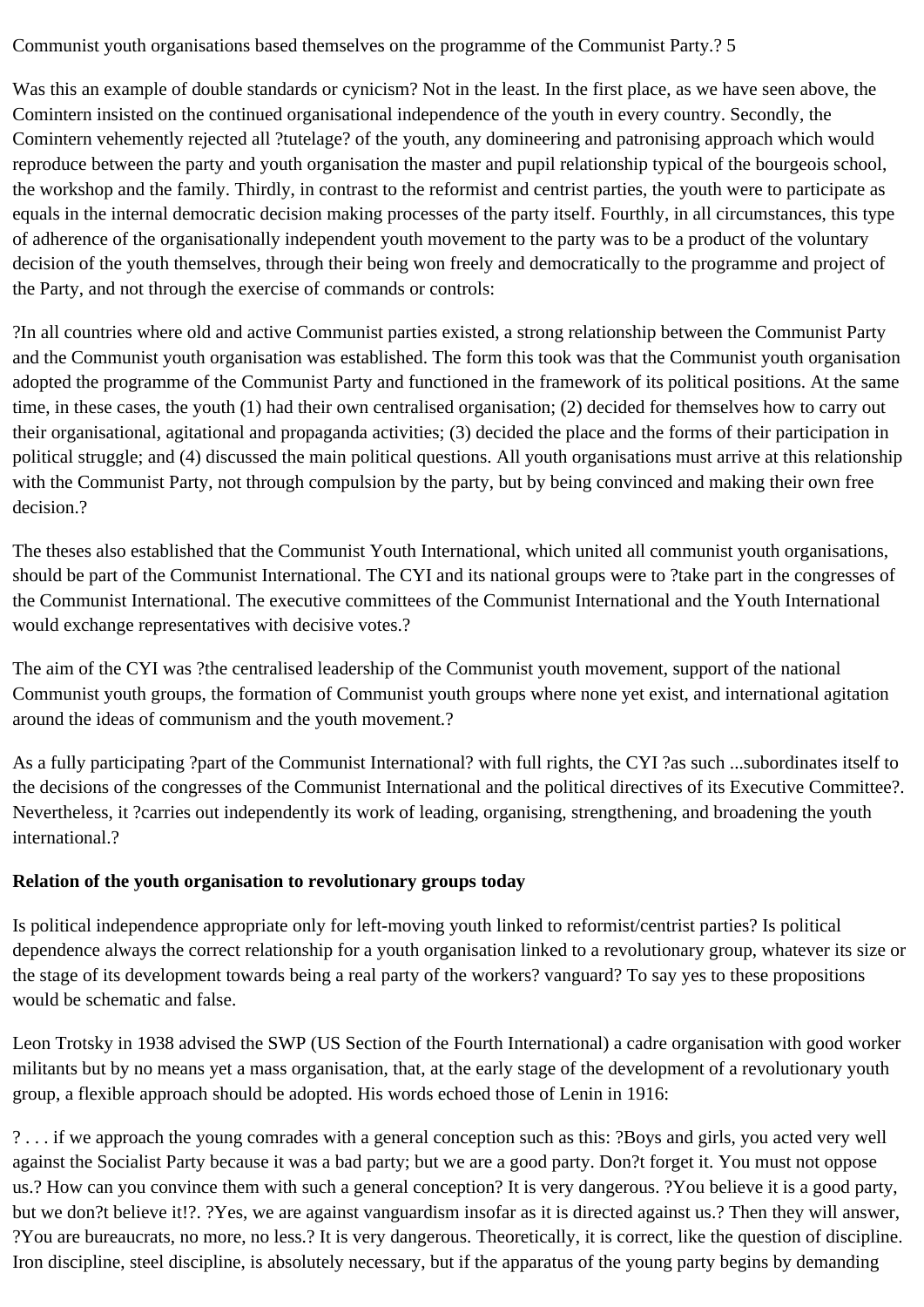such iron discipline on the first day it can lose the party. It is necessary to educate confidence in the party in general because the leadership is only an expression of the party . . .?5

What is the lesson of this for today? In no country has the working class vanguard yet constituted a revolutionary communist party. Over recent years, we have seen a weakening of left social-democracy and Stalinism as mass forces. Anarchism, which revived in the late 1990s and early years of the new millennium, shows signs of weakening due to its inability to face up to the tasks of real mass struggle and defeating reformism. The experience of the youth in the antiwar movement was valuable in this regard. It is precisely these conditions which have given rise to a huge and very heterogeneous movement against war, capitalism, racism and imperialism, consisting of mass youth mobilisations not hegemonised by any one political force. It has thrown up new forms of organisation, such as social forums.

Today, we are closer to the conditions the Second Congress theses describe, in which the absence of mass communist parties puts the radicalised youth in the vanguard. Our task is to initiate and build mass organisations of the revolutionary youth, independent of the apparatuses of reformism and centrism, and to help them to find their way to revolutionary communism.

It is essential to convince these youth organisations to commit themselves to communism and to struggle constantly to maintain this commitment. Therefore, it is the job of revolutionaries to fight for their political programme within such organisations, give a political and fighting lead in struggle and win respect for their own politics, method and fighting capacity. Communists must aim to win the youth organisation to adopt their programme, to the struggle for a new, Fifth International and the establishment of revolutionary parties based on a transitional programme of socialist revolution.

Hence the question arises; should revolutionary youth organisations, today, adhere to the national sections of communist groupings even where they remain small fighting propaganda societies? No, to do so would be tactically naive. Revolutionaries should fight for the youth organisations to express political solidarity with the activity and programme of communist cadre organisations but not to subordinate themselves to the decisions of such groups. Broader forces must be won to the revolutionary youth movement than can be won, at least from the outset, to accept the leadership of a small propaganda society that does not yet lead a section of the masses and as such cannot demonstrate the superiority of its programme through leadership of any significant section of the working class. Solidarity should, however, be secured with the programme and struggle of revolutionary communist forces, through joint activity and programmatic debate.

However, the absence of a revolutionary party in a given country does not mean that there is NO relationship between the revolutionary youth movement and the struggle for the revolutionary party, or that the youth movement is merely a repository for future recruits to the communist cadre organisations. On the contrary, where there is no revolutionary party, the revolutionary youth organisation must become an instrument for its creation.

## **The Revolutionary Youth International and the Fifth International**

In the anticapitalist and antiwar movements, a vanguard, consisting overwhelmingly of young activists, has emerged which has the potential to form new mass revolutionary youth organisations. These, in turn, could act as catalysts to encourage the formation of new mass revolutionary organisations of the working class. In certain countries, especially those where young workers have come to the forefront of working class struggles, as in Italy, they could actually become the nucleus around which such parties would form. However, such is the character of the ?movement of movements? that this plethora of young people does not have an international organisation into which all youth entering the movement are drawn. Indeed, both the anticapitalist and antiwar movements have been characterised by a mass of non-aligned individuals willing to take action on the streets against neo liberalism and war but not yet ready to fight consciously for the politics of any of the particular political tendencies within the movement itself.

The absence of a mass youth organisation, whether reformist, centrist or revolutionary, on an international scale, has meant that the voice of the youthful militant majority who took to the streets in the great anticapitalist and anti-war mobilisations of the past few years has not been heard when these movements have come together to discuss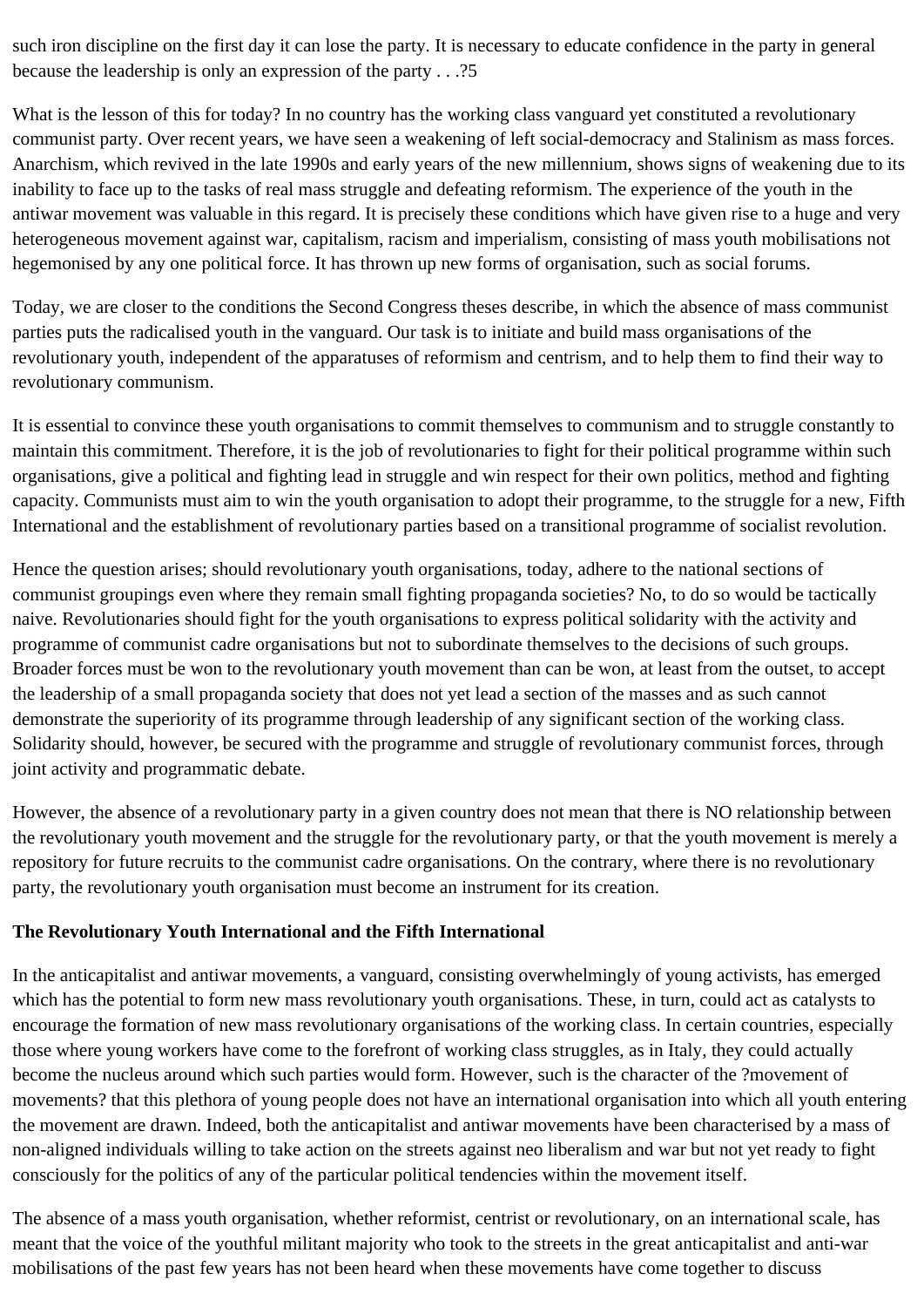programme and strategy. At the Social Forums of Porto Alegro, Florence, Hyderabad, Paris and, most recently, in Mumbai, the youth dominated the floors of the workshops, seminars and huge plenary sessions, yet the platforms themselves were made up of the traditional ?old? academics, journalists and politicians of the post-1960s left. These are not the people who risked their skins on the streets opposing the neo liberal agenda, Moreover, most of these ?big names? have a political agenda of wanting to drive the movement into an accommodation with capitalism and turn it into a lobbying group for nothing more than token reforms.

In such circumstances, revolutionary Communists must argue for young people to be able to lead and direct the struggle. This will mean that young people will need to form their own organisations.

Of course, there are already many youth organisations associated with parties, trade unions, NGOs, and even faith organisations, whose members really do want to change the world. We are not starting from scratch. That is why we think it is necessary to issue a call for a new mass revolutionary youth international to give a political structure and direction to the vanguard of youth who have already proven their capacity to take militant action. To do this will mean forming united fronts with groups who also want to give young people an organisational and political voice, but who may not be won at first to the historic revolutionary programme of the working class. To make immediate agreement with this programme a pre-requisite for the establishment of an international would, of course, be an absurdity and would actually go against the Marxist principles of youth organisation we have outlined.

Conversely, the formation of a youth international in which programmatic discussion and, therefore, the discussion of political strategy, was absent, even suppressed, or which limited itself to being nothing more than a united front around certain campaigning initiatives, would represent just as much of a dead end for the struggle against capitalism. Therefore, in forming alliances for the formation of a new revolutionary youth international, Communists put forward three key principles. These are, firstly, that the new organisation we seek to build must be centred on the discussion of, and eventual decision on, a programme, for which communists must themselves put forward and argue a revolutionary strategy. This is not to paralyse the structures of the new organisation in a conflict between different political tendencies but rather to say that these debates on programme, strategy and action are crucial. Secondly, democratic decision-making to agree on the immediate and burning tasks which face us today. Thirdly, once discussed and decided upon, the decisions of the majority must be implemented. In short, we advocate a system of democratic centralism, total freedom in discussion, loyal unity in action. In this way, the call is not a bland call for ?unity? based on a lowest common denominator but a call for a new international political organisation of radical youth.

Here and now, important steps can be taken to build this new organisation. Communists must seek alliances with youth organisations on issues on which they have political agreement. This may, for example, take the form of joint days of action against neo-liberalism or joint seminars and workshops around issues effecting youth. In taking these joint initiatives, communists can build trust with other key forces that can potentially be won to a new international and also take revolutionary politics to a broader audience.

As such, the call for a new Youth International, is not a passive invitation to other political tendencies to undertake joint work but is a political challenge to the large centrist and reformist formations in the social movements. Put simply, we seek to win the masses of these organisations to our revolutionary programme and to demonstrate the superiority of it through struggle against capitalism and for its overthrow. In this sense, the slogan for an independent, revolutionary youth international that can unite all young people struggling against capitalism, is objectively revolutionary in the same way as the slogan for independent organisation was in 1920. That is, it provides a means by which young people can be won, en masse, to the historic programme of the working class and away from the movement?s mis-leaderships.

A new youth international could organise the mass action necessary to take the struggle against capitalism forward and give it a strategic political direction towards another world, a communist world. It could leave the right wing academic milieu isolated and unable to mislead the movement. In galvanising a mass of young people in political struggle, it could provide the political leadership for the entire movement.